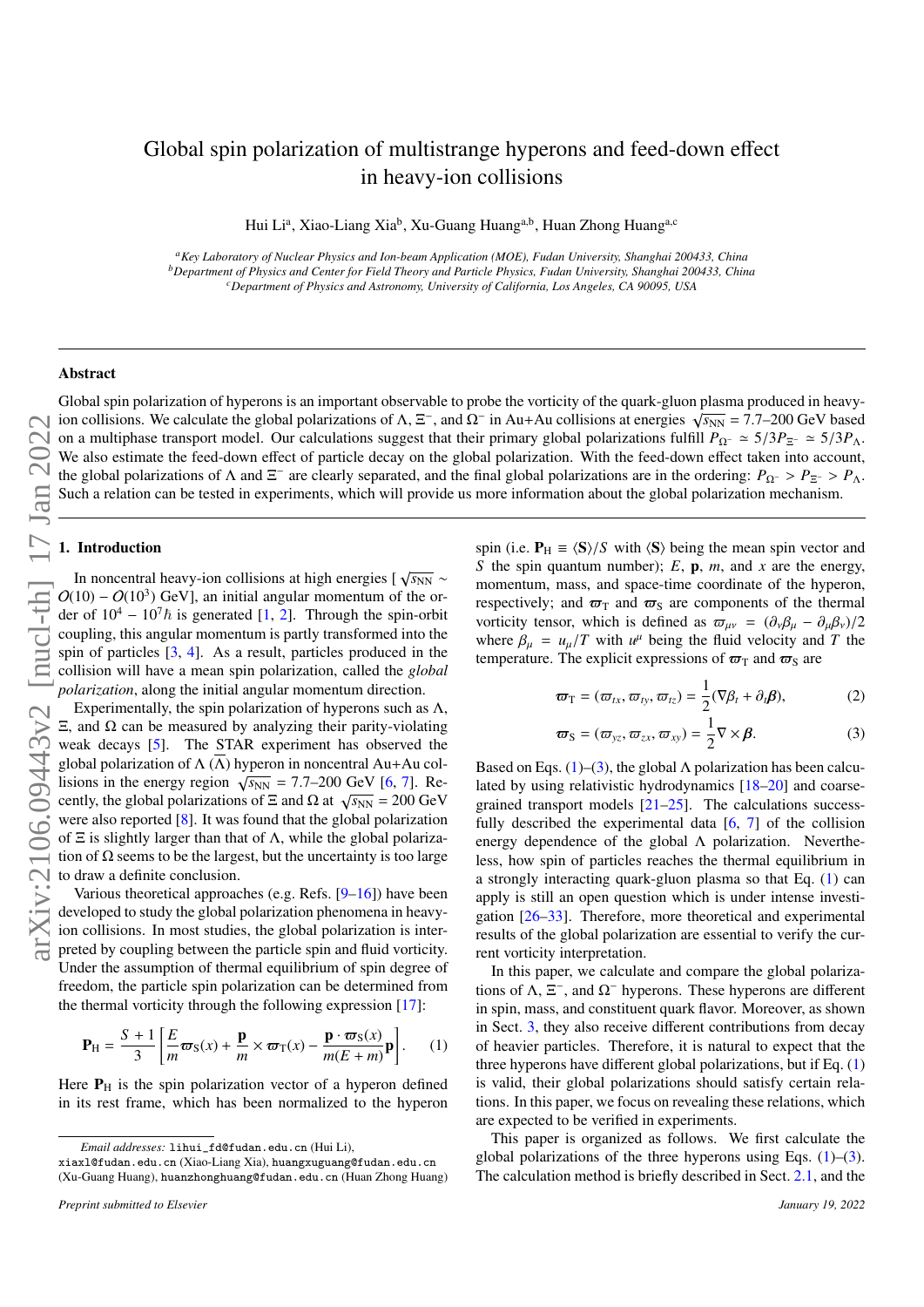results and discussion are presented in Sect. [2.2.](#page-1-1) We note that the global polarizations calculated by Eq. [\(1\)](#page-0-0) are those of particles formed by hadronization, so they are called the primary polarizations. In experiments, however, a considerable amount of final particles are produced by decay of heavier particles. Therefore, we also investigate the feed-down effect of the decays on the global polarization in Sect. [3.](#page-2-0) Finally, conclusions are drawn in Sect. [4.](#page-4-12)

### <span id="page-1-3"></span>2. Primary global polarization

#### <span id="page-1-0"></span>*2.1. Model setup*

In this section, we use the string-melting version of a multiphase transport (AMPT) model [\[34,](#page-5-5) [35\]](#page-5-6) to calculate the thermal vorticity and the primary global polarization. This model, together with the calculation method described below, has been widely used in previous studies of the  $\Lambda$  polarization [\[21–](#page-5-1)[24\]](#page-5-7). It produced a reasonable collision energy dependence of the global Λ polarization, which is in agreement with the experimental data; see Ref. [\[36\]](#page-5-8) for a review.

Here, we briefly describe the method to calculate the thermal vorticity and the primary global polarization with the AMPT model. As a transport model, the AMPT explicitly tracks each particle's position and momentum during the evolution of the collision system. Therefore, a natural way to calculate the thermal vorticity in this model is by using the coarse-grained method. By splitting the whole space-time volume into grid cells, the energy-momentum tensor  $T^{\mu\nu}$  can be calculated by an event average of  $p^{\mu} p^{\nu} / p^0$  of all particles in each cell:

$$
T^{\mu\nu}(\tau, x, y, \eta_s) = \frac{1}{\Delta V} \left\langle \sum_i \frac{p_i^{\mu} p_i^{\nu}}{p_i^0} \right\rangle, \tag{4}
$$

where ∆*V* is the space volume of the cell, the index *i* labels the *i*-th particle inside the cell, and the angle brackets represent the event average, which is taken to cancel the random thermal motion of particles, retaining only the collective motion. From the obtained  $T^{\mu\nu}$ , the fluid velocity  $u^{\mu}$  and the energy density  $\varepsilon$ <br>can be computed by numerically solving the eigenvalue equacan be computed by numerically solving the eigenvalue equation  $T^{\mu\nu}u_{\nu} = \varepsilon u^{\mu}$  with a normalization condition  $u^{\mu}u_{\mu} = 1$ .<br>The energy density s is used to determine the temperature T The energy density  $\varepsilon$  is used to determine the temperature  $T$ through the lattice equation of state [\[37\]](#page-5-9). With the obtained velocity and temperature, the thermal vorticity field is calculated by using Eqs.  $(2)$ – $(3)$ .

To calculate the primary global polarization, we further need to know the phase-space distribution of hyperons when they are formed by hadronization. In the AMPT model, the hadronization is implemented by coalescence of quarks. In this process, the space-time coordinates and energy-momentum vectors of all hadrons are recorded. This allows us to directly calculate the spin polarization vector of every hadron using Eq. [\(1\)](#page-0-0) with the hadron's energy and momentum, and with the thermal vorticity value at the hadron's formation location. Finally, by projecting the spin polarization vector along the direction of the initial angular momentum of the collision system, and by averaging it in



<span id="page-1-2"></span>Figure 1: (Color online) Collision energy dependence of the primary global polarizations of  $\Lambda$ ,  $\Xi^-$ , and  $\Omega^-$  hyperons in 20–50% central Au+Au collisions at energies  $\sqrt{s_{NN}}$  = 7.7–200 GeV. The STAR experimental data [\[6,](#page-4-5) [7\]](#page-4-6) for global  $Λ$  and  $Λ$  polarization in the same energy and centrality range, as well as the re-cent data [\[8\]](#page-4-7) for global Ξ and Ω polarization at 200 GeV for 20–80% centrality, are also shown.

a specific kinematic region, the global polarization for a given hyperon is obtained as

$$
P_{\rm H} = \langle \mathbf{P}_{\rm H} \cdot \hat{\mathbf{J}} \rangle,\tag{5}
$$

where  $\hat{\mathbf{J}}$  stands for the unit vector along the initial angular momentum direction.

 $\frac{1}{\sqrt{s_{NN}}}$  = We run simulations for Au+Au collisions at energies  $\sqrt{s_{NN}}$ 7.7, 11.5, 14.5, 19.6, 27, 39, 62.4, and 200 GeV. At each collision energy, 10<sup>6</sup> events are generated to extract the thermal vorticity. In the coarse-grained procedure, we work in the Milne coordinates  $x^{\mu} = (\tau, x, y, \eta_s)$ . The space-time volume is divided<br>into 60 time steps with the interval  $\Delta \tau = 0.5$  fm/c, 80×80 spatial into 60 time steps with the interval  $\Delta \tau = 0.5$  fm/c, 80×80 spatial grids with  $\Delta x = \Delta y = 0.5$  fm, and 40 space-time rapidity steps with  $\Delta \eta_s = 0.25$ . With the extracted thermal vorticity field, we calculate the primary global polarizations of  $\Lambda$ ,  $\Xi^-$ , and  $\Omega^-$  using the aforementioned method. In the calculation, the global polarizations are averaged in the kinematic region of rapidity  $|y|$  < 1 and transverse momentum  $p_T > 0.5$  GeV/c, which approximately match the STAR experimental acceptance [\[6–](#page-4-5)[8\]](#page-4-7).

## <span id="page-1-1"></span>*2.2. Results and discussion*

Figure [1](#page-1-2) shows the collision energy dependence of the primary global polarizations of Λ,  $\Xi^-$ , and  $\Omega^-$  hyperons in 20-50% central Au+Au collisions in the energy region  $\sqrt{s_{NN}}$  = 7.7–200 GeV. The primary global polarizations of the three hyperons all decrease with the increase of collision energy. The decreasing global Λ polarization has been observed both theoretically [\[18](#page-4-11)[–25\]](#page-5-2) and experimentally [\[6,](#page-4-5) [7\]](#page-4-6) in previous studies. In the vorticity interpretation of the global polarization, the decreasing behavior can be understood from the fact that a smaller vorticity is generated in the mid-rapidity region at higher collision energies [\[1,](#page-4-0) [2\]](#page-4-1).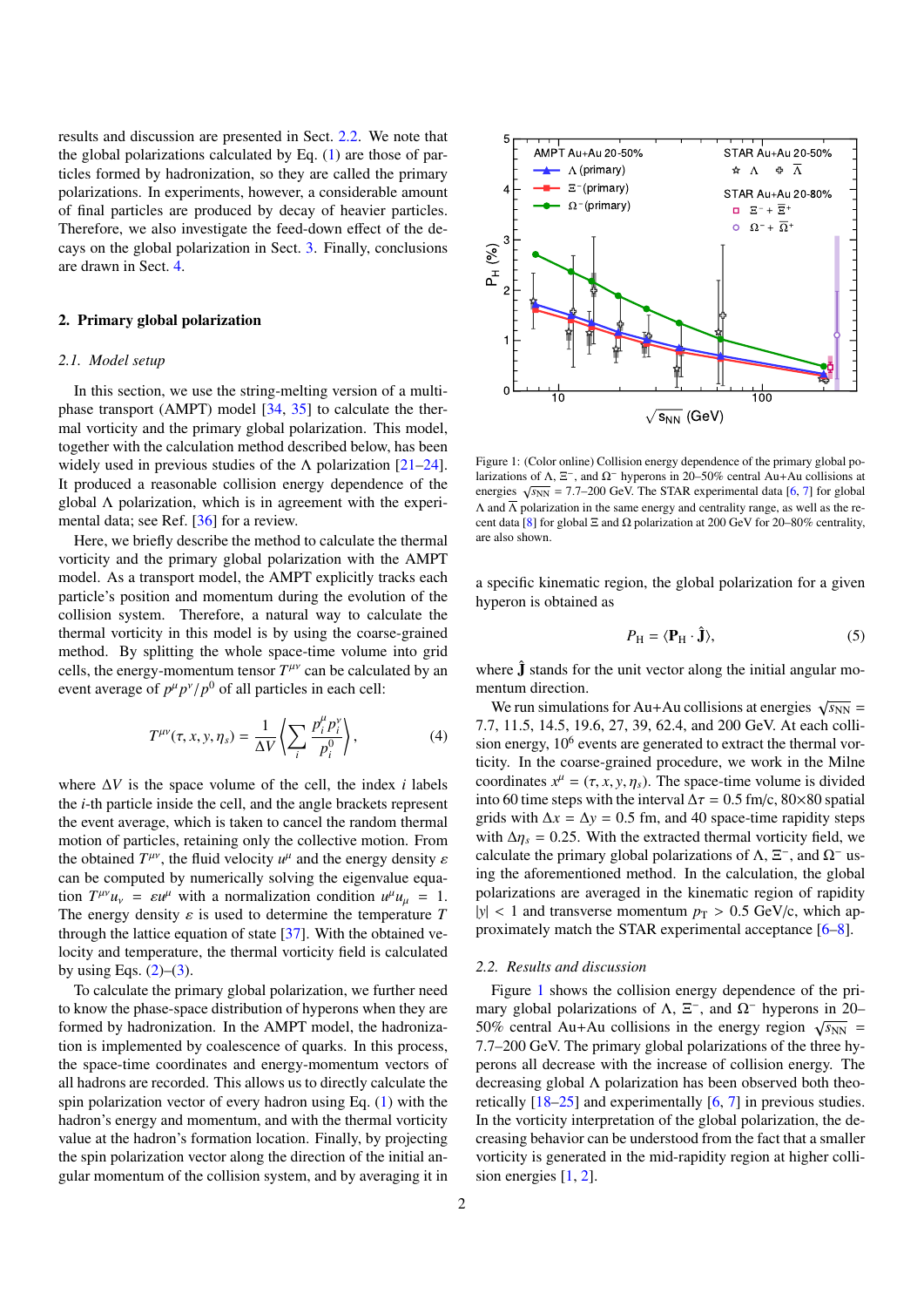

<span id="page-2-1"></span>Figure 2: (Color online) Centrality dependence of the primary global polariza- $T_{\text{B}}$  and Ω<sup>−</sup> in Au+Au collisions at  $\sqrt{s_{\text{NN}}}$  = 7.7–200 GeV.

Let us focus on the hyperon-species dependence of the global polarization. From Fig. [1,](#page-1-2) the primary global polarization of  $\Omega$ <sup>-</sup> is larger than those of  $\Lambda$  and  $\Xi$ <sup>-</sup>, and the primary global polarizations of  $\Lambda$  and  $\Xi^-$  are very close to each other. This finding is consistent with the recent hydrodynamic calculation preformed in Ref. [\[20\]](#page-5-0). The difference between the primary global polarization of  $\Omega^-$  and those of  $\Lambda$  and  $\Xi^-$  mainly arises from their spin numbers, which are  $S_{\Omega^-} = 3/2$  and  $S_{\Lambda} = S_{\Xi^-} = 1/2$ . According to Eq. [\(1\)](#page-0-0), the hyperon polarization is proportional to  $S + 1$ . Considering this effect only, the primary global polarization of  $\Omega$ <sup>-</sup> should be 5/3 times of those of A and  $\Xi$ <sup>-</sup> This relation is approximately satisfied in Fig. 1. of  $\Lambda$  and  $\Xi^-$ . This relation is approximately satisfied in Fig. [1,](#page-1-2) i.e.  $P_{\Omega^-}$   $\simeq 5/3P_{\Xi^-}$   $\simeq 5/3P_{\Lambda}$ .

Besides the spin number,  $\Lambda$ ,  $\Xi^-$ , and  $\Omega^-$  also differ in mass and constituent quark flavor, which in general can lead to different distributions of their velocity and formation location. Note that  $P_H$  in Eq. [\(1\)](#page-0-0) depends on the four velocity  $(E/m, \mathbf{p}/m)$  and the formation location  $x$  of the hyperon. As a result, the global polarizations of primary  $\Lambda$  and  $\Xi^-$  are not necessarily the same, though they have the same spin. However, as demonstrated in Fig. [1,](#page-1-2) the difference between the primary global polarizations of Λ and  $\Xi^-$  is very small. By contrast, the feed-down effect as shown in Sect. [3](#page-2-0) can cause a much larger difference.

In Fig. [2,](#page-2-1) we present the centrality dependence of the primary global polarizations of  $Λ$ ,  $\Xi^-$ , and  $Ω^-$  at energies  $\sqrt{s_{NN}}$  = 7.7–200 GeV. At each collision energy, we find again that the primary global polarization of  $\Omega^-$  is larger than those of  $\Lambda$  and  $\Xi^-$  and the latter two are very close. We also find that the global polarizations increase with the increasing centrality, which is a natural expectation of the vorticity interpretation of the global polarization.

The results presented in Figs. [1](#page-1-2) and [2](#page-2-1) include only the spin polarization induced by the thermal vorticity tensor [see Eq. [\(1\)](#page-0-0)]. Recently, it was found that the shear tensor also contributes to the spin polarization [\[38,](#page-5-10) [39\]](#page-5-11). Hydrodynamic simulations [\[40–](#page-5-12)[42\]](#page-5-13) show that the shear tensor essentially affects

the local spin polarization (the polarization as a function of momentum). However, to the global spin polarization, in which the momentum is integrated, the contribution from the shear tensor is negligible [\[43,](#page-5-14) [44\]](#page-5-15). In this study, we have also calculated the global polarization induced by the shear tensor using the AMPT model, and found its contribution is almost zero.

In the calculations of the global polarization, we have adopted a scenario that hyperon's spin polarization directly responds to the thermal vorticity at hadronization by Eq. [\(1\)](#page-0-0). We note that another scenario, in which quarks respond to the thermal vorticity and hadrons inherit the quark polarization, was used in the recent studies [\[40,](#page-5-12) [42,](#page-5-13) [45\]](#page-5-16). In this scenario, the quark model indicates that the hyperon polarizations are  $P_{\Lambda} = P_s$ ,  $P_{\Xi}$ - ≈ ( $4P_s - P_d$ )/3, and  $P_{\Omega}$ - ≈ 5 $P_s$ /3 [\[3,](#page-4-2) [46\]](#page-5-17),<br>where *P* and *P*<sub>i</sub> are the polarizations of s and *d* quarks respectively where  $P_s$  and  $P_d$  are the polarizations of *s* and *d* quarks, respectively. In principle, quarks of different flavors may have different global polarizations, so  $P_\Lambda$  and  $P_{\Xi^-}$  may be different. However, if  $P_s$  and  $P_d$  are close in the most likely case, the quarkpolarization scenario and our hadron-polarization scenario will have the same prediction of  $P_{\Lambda}$  :  $P_{\Xi^-}$  :  $P_{\Omega^-} \approx 1$  : 1 : 5/3. Precision measurements of  $P_{\Lambda}$  and  $P_{\Xi}$ - could potentially determine the deviation between strange and down quark polarizations.

## <span id="page-2-0"></span>3. Feed-down effect

The global polarizations studied in Sect. [2](#page-1-3) are those of the primary hyperons which are produced by hadronization. However, in realistic heavy-ion collisions, a considerable amount of final particles are produced by decay of heavier particles. In the vorticity interpretation of the global polarization, the parent particles also possess the global polarization. When they decay, part of their global polarizations are transferred to the decay products. As a result, the global polarization of inclusive hyperons in the final state could be different from that of primary ones. The feed-down effect on the global Λ polarization has been estimated in Refs. [\[17,](#page-4-10) [18,](#page-4-11) [21\]](#page-5-1), and the feed-down effect on the azimuthal-angle dependent  $\Lambda$  polarization has been studied in Refs. [\[47,](#page-5-18) [48\]](#page-5-19).

In this section, we estimate the feed-down effect on the global Ξ <sup>−</sup> polarization in Au+Au collisions at 7.7–200 GeV. We also recalculate the feed-down effect on the global Λ polarization. We note that very rare particles can decay to  $\Omega$ <sup>-</sup>. Therefore, the feed-down effect on the global  $\Omega$ <sup>-</sup> polarization is very small and is neglected in this study.

How spin polarization transfers from the parent particle *P* to the decay product *D* in a two-body decay  $P \rightarrow D + X$  has been studied in Refs. [\[17,](#page-4-10) [47,](#page-5-18) [48\]](#page-5-19). In general, the polarization of *D* depends not only on the polarization of *P*, but also on the momentum direction of *D* in the decay rest frame (see Refs. [\[47,](#page-5-18) [48\]](#page-5-19) for detailed spin transfer rules). However, if we are only interested in the global polarization, in which the momentum of *D* is integrated, the global polarizations of *P* and *D* satisfy a simple linear relation:

<span id="page-2-2"></span>
$$
\mathbf{P}_D = C\mathbf{P}_P. \tag{6}
$$

In this equation, the global polarizations  $P_D$  and  $P_P$  are defined in the rest frames of *D* and *P*, respectively; and *C* is the polar-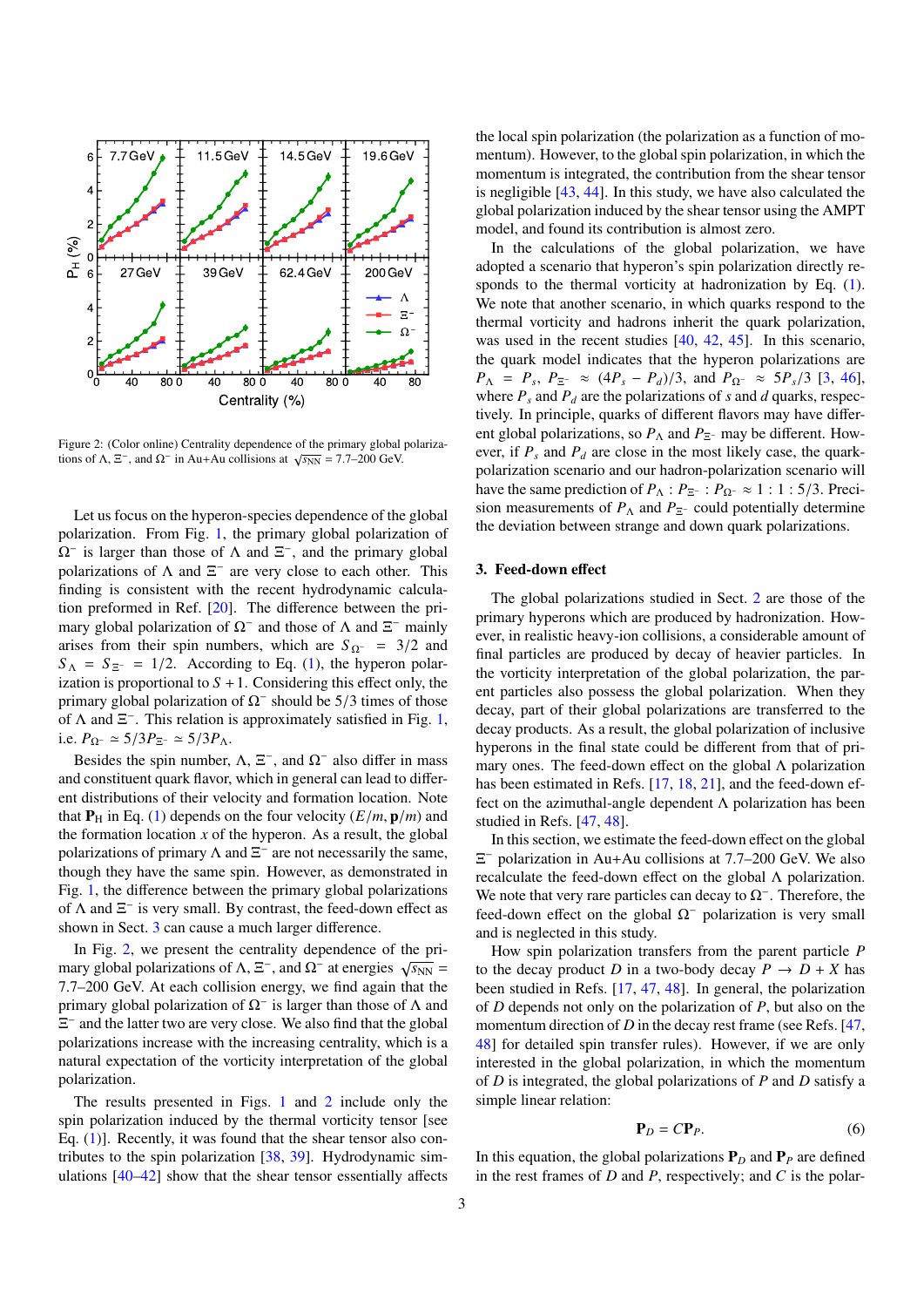<span id="page-3-0"></span>Table 1: The polarization transfer factor *C* [defined in Eq. [\(6\)](#page-2-2)] of several important decays

| Decay                                                       |                                 |
|-------------------------------------------------------------|---------------------------------|
| Strong decay $1/2^+ \rightarrow 1/2^+ 0^-$                  | $-1/3$                          |
| Strong decay $1/2^- \rightarrow 1/2^+ 0^-$                  |                                 |
| Strong decay $3/2^+ \rightarrow 1/2^+ 0^-$                  |                                 |
| Strong decay $3/2^- \rightarrow 1/2^+ 0^-$                  | $-3/5$                          |
| Electromagnetic decay $\Sigma^0 \rightarrow \Lambda \gamma$ | $-1/3$                          |
| Weak decay $\Xi^- \to \Lambda \pi^-$                        | $(1 + 2\gamma)/3 \approx 0.944$ |
| Weak decay $\Xi^0 \to \Lambda \pi^0$                        | $(1 + 2\gamma)/3 \approx 0.915$ |
|                                                             |                                 |

ization transfer factor. The values of *C* for the decay channels relevant in our calculations are listed in Table [1.](#page-3-0) These values can be found in Refs.  $[17, 47, 48]$  $[17, 47, 48]$  $[17, 47, 48]$  $[17, 47, 48]$  $[17, 47, 48]$ <sup>[1](#page-3-1)</sup>. For the strong and electromagnetic decays listed in the table, *C* are pure numbers, which are completely determined by the spin and parity of the parent and product particles of the decay. However, for the weak decay  $\Xi \to \Lambda \pi$ , *C* depends on a decay parameter  $\gamma$ , which is defined as

$$
\gamma = \frac{|A_{\rm s}|^2 - |A_{\rm p}|^2}{|A_{\rm s}|^2 + |A_{\rm p}|^2},\tag{7}
$$

where  $A_s$  and  $A_p$  are known as the partial-wave amplitudes for decay via s and p wave, respectively. Using the experimentally measured values of  $\gamma$  available in the Particle Data Group (PDG) book [\[49\]](#page-5-20), we obtain  $C \approx 0.944$  for  $\Xi^- \to \Lambda \pi^-$  and  $C \approx 0.915$  for  $\Xi^0 \to \Lambda \pi^0$  $C \approx 0.915$  for  $\Xi^0 \to \Lambda \pi^0$ .<br>Now we study the feed

Now we study the feed-down effect on the global  $\Xi^-$  polarization. The decay channel to  $\Xi^-$  is mainly the strong decay  $\Xi(1530) \rightarrow \Xi^-\pi$ . [Here and the same as below,  $\Xi(1530)^0 \rightarrow \Xi^-\pi^+$  and  $\Xi(1530)^-\rightarrow \Xi^-\pi^0$  are combined. In this decay, the  $\Xi^{-}\pi^{+}$  and  $\Xi(1530)^{-} \to \Xi^{-}\pi^{0}$  are combined]. In this decay, the  $\frac{1}{2}$  $\frac{1}{2}$  $\frac{1}{2}$  in the contract of the contract of the po-<br>spin and parity is  $3/2^+ \rightarrow 1/2^+ 0^-$ . As shown in Table 1 the po-<br>larization transfer factor C is one, which means that the decay larization transfer factor  $C$  is one, which means that the decay product  $\Xi^-$  can fully inherit the global polarization of  $\Xi(1530)$ . Considering that  $\Xi(1530)$  is spin 3/2, the primary global polarization of  $\Xi(1530)$  should be approximately 5/3 times of that of  $\Xi^-$  as implied by Eq. [\(1\)](#page-0-0). Putting all these together, the global polarization of  $\Xi^-$  with the feed-down contribution is related to its primary global polarization, as

$$
P_{\Xi^-}(\text{primary}+\text{feed-down}) =
$$
  

$$
\frac{N_{\Xi^-} + \frac{5}{3}N_{\Xi(1530)\to\Xi^-}}{N_{\Xi^-} + N_{\Xi(1530)\to\Xi^-}}P_{\Xi^-}(\text{primary}),
$$
 (8)

where  $N_{\Xi^-}$  is the particle number of primary  $\Xi^-$  and  $N_{\Xi(1530)\to\Xi^-}$ is the number of  $\Xi^-$  from the decay of  $\Xi(1530)$ . From Eq. [\(8\)](#page-3-2), the global polarization of inclusive  $\Xi^-$  should be larger than that of the primary  $\Xi^-$ .

<span id="page-3-4"></span>Table 2: The feed-down contribution factor  $\delta_H$  [defined by Eq. [\(9\)](#page-3-3)] on the global polarizations of  $\Lambda$  and  $\Xi^-$  at different collision energies

| $\sqrt{s_{NN}}$ (GeV) | $\delta_{\Lambda}$ | $\delta$ =- |
|-----------------------|--------------------|-------------|
| 7.7                   | $-13.2\%$          | $+24.2\%$   |
| 11.5                  | $-11.6%$           | $+25.8%$    |
| 19.6                  | $-10.3%$           | $+26.4\%$   |
| 27                    | $-9.7%$            | $+26.7%$    |
| 39                    | $-9.3%$            | $+26.7%$    |
| 62.4                  | $-9.2%$            | $+26.4%$    |
| 200                   | $-8.3\%$           | $+27.1%$    |
|                       |                    |             |

To quantitatively estimate the above feed-down contribution, we need to calculate the primary yields of  $\Xi^-$  and  $\Xi(1530)$ . We note that the quark coalescence in the AMPT model does not produce baryon excited states  $E(1530)$ ,  $\Sigma(1385)$ , etc. [\[34\]](#page-5-5). Therefore, we use a thermal statistical model, THERMUS [\[50\]](#page-5-21), to estimate the relative yield of primary particles, which has been tuned to successfully describe the particle yields in relativistic heavy-ion collisions. The main parameters of this model are the chemical freeze-out temperature, the chemical potentials for baryon and strangeness, and the strangeness suppression factor. In our calculation, we use the same set of the parameters provided in Ref. [\[51\]](#page-5-22), which was tuned to reproduce the experimental data at  $\sqrt{s_{NN}}$  = 7.7–200 GeV. We also update the particle list of the THERMUS model according to the latest updated PDG book of the year 2020 [\[49\]](#page-5-20). According to the calculation, the ratio of  $N_{\Xi^-}$  to  $N_{\Xi(1530)\to\Sigma^-}$  is about 59 : 41 in 20–50% central Au+Au collisions at 200 GeV. With the yield ratio, we can calculate feed-down contribution factor, defined as

<span id="page-3-3"></span>
$$
\delta_{\rm H} = \frac{P_{\rm H}(\text{primary} + \text{feed-down}) - P_{\rm H}(\text{primary})}{P_{\rm H}(\text{primary})},\qquad(9)
$$

from Eq. [\(8\)](#page-3-2). The feed-down contribution factors on the global Ξ <sup>−</sup> polarization in 20–50% central Au+Au collisions at different energies are shown in Table [2.](#page-3-4) We find that the feed-down effect increases the measured global  $\Xi^-$  polarization from the primary polarization by about 25%. This value has a weak dependence on the collision energy due to the change of chemical freeze-out parameters [\[51\]](#page-5-22).

<span id="page-3-2"></span>By a similar method, we also calculate the feed-down effect on the global  $\Lambda$  polarization. In the calculation, we consider  $Λ(1405)$ ,  $Λ(1520)$ ,  $Λ(1600)$ ,  $Λ(1670)$ ,  $Λ(1690)$ ,  $Σ<sup>0</sup>$ ,  $Σ(1385)$ , Σ(1660), Σ(1670), Ξ, and Ξ(1530) as the parent particles. Their primary yields are calculated by the THERMUS model. We assume that the primary global polarizations of all spin-1/2 particles are the same, and the primary global polarizations of spin-<sup>3</sup>/2 particles are 5/3 times of that of spin-1/2 particles. The primary global polarizations of these particles are transferred to the decay product  $\Lambda$ 's through the rules listed in Table [1.](#page-3-0)

The feed-down contribution factors on the global Λ polarization in 20–50% central Au+Au collisions at different energies are also shown in Table [2.](#page-3-4) We find that the feed-down effect can reduce the global  $\Lambda$  polarization by 8–13%. In the

<span id="page-3-1"></span><sup>&</sup>lt;sup>1</sup>In Ref. [\[47\]](#page-5-18), the factor *C* is defined as the polarization transfer factor  $C =$  $P_D/P_P$ ; while in Refs. [\[17,](#page-4-10) [48\]](#page-5-19), the factor *C* is defined as the spin transfer factor  $C = S_D/S_P$ . Different values of *C* are reported in Ref. [\[47\]](#page-5-18) and in Refs. [\[17,](#page-4-10) [48\]](#page-5-19), but they are consistent with each other because  $P = S/S$ . In this paper, we use the same definition of *C* as in Ref. [\[47\]](#page-5-18).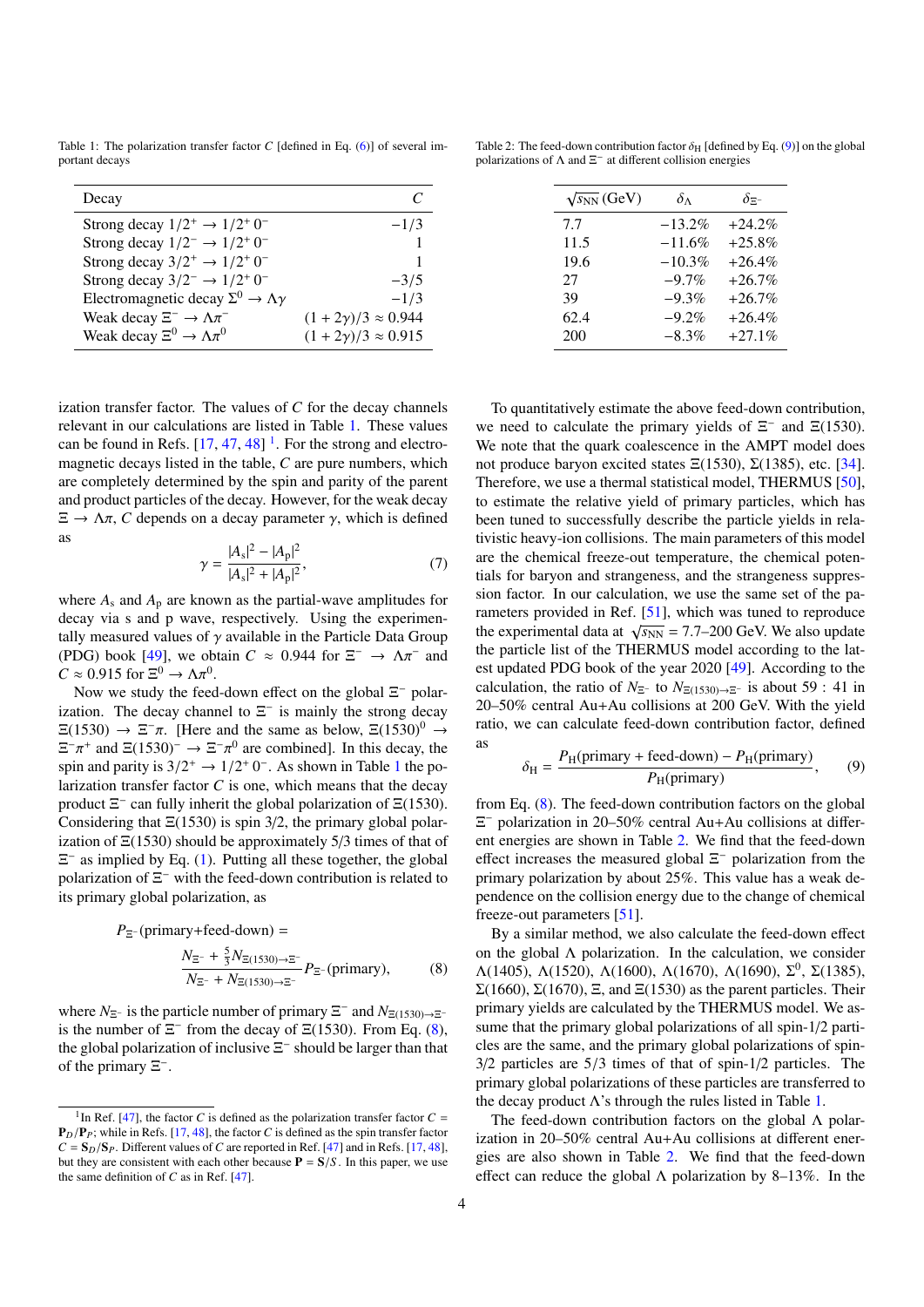

<span id="page-4-13"></span>Figure 3: (Color online) Same as figure [1,](#page-1-2) but the feed-down effect on the global polarizations of  $\Lambda$  and  $\Xi^-$  is taken into account.

past studies [\[17,](#page-4-10) [18,](#page-4-11) [21\]](#page-5-1), this decreasing was estimated to be 15–20%, which is larger than our current estimation. The difference is mainly because that an important two-step decay  $\Xi(1530) \rightarrow \Xi \rightarrow \Lambda$  was not considered in those studies.

The global polarizations of  $\Lambda$  and  $\Xi^-$  with the feed-down contribution and the primary global polarization of  $\Omega^-$  are shown in Fig. [3.](#page-4-13) The global polarizations of  $\Lambda$  and  $\Xi^-$  are separated after the feed-down effect is taken into account. Finally, the global polarizations of three hyperons fulfill  $P_{\Omega^-} > P_{\Xi^-} >$ *P*Λ. Such a global-polarization ordering is consistent with the experimental measurement at 200 GeV [\[8\]](#page-4-7) though the statistical errors are too large to be definitive. Future measurements from the RHIC beam energy scan program may shed new light on this finding.

### <span id="page-4-12"></span>4. Conclusions

In summary, we have studied the global polarizations of  $\Lambda$ , In summary, we have sudded the global potarizations of Λ,<br>E<sup>-</sup>, and Ω<sup>-</sup> hyperons in Au+Au collisions at  $\sqrt{s_{NN}}$  = 7.7– 200 GeV. Our calculations show that the primary global polarizations of  $\Lambda$ ,  $\Xi^-$ , and  $\Omega^-$  satisfy the approximate relation  $P_{\Omega^{-}} \approx 5/3P_{\Xi^{-}} \approx 5/3P_{\Lambda}$ , and after taking the feed-down effect into account, the global polarizations exhibit the ordering:  $P_{\Omega^-} > P_{\Xi^-} > P_{\Lambda}$ . In this ordering,  $P_{\Omega^-} > P_{\Xi^-}$  and  $P_{\Omega^-} > P_{\Lambda}$  are primarily due to the higher spin of  $\Omega^-$  hyperon, while  $P_{\Xi^-} > P_{\Lambda}$ is mainly because of the opposite feed-down effect on  $\Lambda$  and  $\Xi^-$ . The global-polarization ordering found in this study is consistent with the recent experimental data at 200 GeV [\[8\]](#page-4-7). More experimental measurements at other beam energies will further test our findings and provide insights into the global polarization mechanism.

## Acknowledgments

We thank T. Niida for discussions. This work is supported by National Natural Science Foundation of China (NSFC) through grants No. 11835002 and No. 12075061 and Shanghai Natural Science Foundation through Grant No. 20ZR1404100. X.-L. X. and H. L. are also funded by China Postdoctoral Science Foundation through grants No. 2018M641909 and No. 2019M661333.

#### References

- <span id="page-4-0"></span>[1] W.-T. Deng, X.-G. Huang, Vorticity in Heavy-Ion Collisions, Phys. Rev. C 93 (6) (2016) 064907. [arXiv:1603.06117](http://arxiv.org/abs/1603.06117), [doi:10.1103/](https://doi.org/10.1103/PhysRevC.93.064907) [PhysRevC.93.064907](https://doi.org/10.1103/PhysRevC.93.064907).
- <span id="page-4-1"></span>[2] Y. Jiang, Z.-W. Lin, J. Liao, Rotating quark-gluon plasma in relativistic heavy ion collisions, Phys. Rev. C 94 (4) (2016) 044910, [Erratum: Phys.Rev.C 95, 049904 (2017)]. [arXiv:1602.06580](http://arxiv.org/abs/1602.06580), [doi:10.1103/](https://doi.org/10.1103/PhysRevC.94.044910) [PhysRevC.94.044910](https://doi.org/10.1103/PhysRevC.94.044910).
- <span id="page-4-2"></span>[3] Z.-T. Liang, X.-N. Wang, Globally polarized quark-gluon plasma in non-central A+A collisions, Phys. Rev. Lett. 94 (2005) 102301, [Erratum: Phys.Rev.Lett. 96, 039901 (2006)]. [arXiv:nucl-th/0410079](http://arxiv.org/abs/nucl-th/0410079), [doi:10.1103/PhysRevLett.94.102301](https://doi.org/10.1103/PhysRevLett.94.102301).
- <span id="page-4-3"></span>[4] S. A. Voloshin, Polarized secondary particles in unpolarized high energy hadron-hadron collisions? (10 2004). [arXiv:nucl-th/0410089](http://arxiv.org/abs/nucl-th/0410089).
- <span id="page-4-4"></span>[5] T. D. Lee, C.-N. Yang, General Partial Wave Analysis of the Decay of a Hyperon of Spin 1/2, Phys. Rev. 108 (1957) 1645–1647. [doi:10.1103/](https://doi.org/10.1103/PhysRev.108.1645) [PhysRev.108.1645](https://doi.org/10.1103/PhysRev.108.1645).
- <span id="page-4-5"></span>[6] L. Adamczyk, et al., Global Λ hyperon polarization in nuclear collisions: evidence for the most vortical fluid, Nature 548 (2017) 62–65. [arXiv:](http://arxiv.org/abs/1701.06657) [1701.06657](http://arxiv.org/abs/1701.06657), [doi:10.1038/nature23004](https://doi.org/10.1038/nature23004).
- <span id="page-4-6"></span>[7] J. Adam, et al., Global polarization of Λ hyperons in Au+Au collisions at  $\sqrt{s_{NN}}$  = 200 GeV, Phys. Rev. C 98 (2018) 014910. [arXiv:1805.04400](http://arxiv.org/abs/1805.04400), [doi:10.1103/PhysRevC.98.014910](https://doi.org/10.1103/PhysRevC.98.014910).
- <span id="page-4-7"></span>[8] J. Adam, et al., Global Polarization of Ξ and Ω Hyperons in Au+Au Col-*S*. Addit, et al., Global 1 blatization of  $\Xi$  and  $\Omega$  1 fyperolis in Au+Au Collisions at  $\sqrt{s_{NN}}$  = 200 GeV, Phys. Rev. Lett. 126 (16) (2021) 162301. [arXiv:2012.13601](http://arxiv.org/abs/2012.13601), [doi:10.1103/PhysRevLett.126.162301](https://doi.org/10.1103/PhysRevLett.126.162301).
- <span id="page-4-8"></span>[9] F. Becattini, F. Piccinini, J. Rizzo, Angular momentum conservation in heavy ion collisions at very high energy, Phys. Rev. C 77 (2008) 024906. [arXiv:0711.1253](http://arxiv.org/abs/0711.1253), [doi:10.1103/PhysRevC.77.024906](https://doi.org/10.1103/PhysRevC.77.024906).
- [10] J.-H. Gao, S.-W. Chen, W.-T. Deng, Z.-T. Liang, Q. Wang, X.-N. Wang, Global quark polarization in non-central A+A collisions, Phys. Rev. C 77 (2008) 044902. [arXiv:0710.2943](http://arxiv.org/abs/0710.2943), [doi:10.1103/PhysRevC.77.](https://doi.org/10.1103/PhysRevC.77.044902) [044902](https://doi.org/10.1103/PhysRevC.77.044902).
- [11] X.-G. Huang, P. Huovinen, X.-N. Wang, Quark Polarization in a Viscous Quark-Gluon Plasma, Phys. Rev. C 84 (2011) 054910. [arXiv:1108.](http://arxiv.org/abs/1108.5649) [5649](http://arxiv.org/abs/1108.5649), [doi:10.1103/PhysRevC.84.054910](https://doi.org/10.1103/PhysRevC.84.054910).
- [12] F. Becattini, V. Chandra, L. Del Zanna, E. Grossi, Relativistic distribution function for particles with spin at local thermodynamical equilibrium, Annals Phys. 338 (2013) 32–49. [arXiv:1303.3431](http://arxiv.org/abs/1303.3431), [doi:](https://doi.org/10.1016/j.aop.2013.07.004) [10.1016/j.aop.2013.07.004](https://doi.org/10.1016/j.aop.2013.07.004).
- [13] R.-H. Fang, L.-G. Pang, Q. Wang, X.-N. Wang, Polarization of massive fermions in a vortical fluid, Phys. Rev. C 94 (2) (2016) 024904. [arXiv:](http://arxiv.org/abs/1604.04036) [1604.04036](http://arxiv.org/abs/1604.04036), [doi:10.1103/PhysRevC.94.024904](https://doi.org/10.1103/PhysRevC.94.024904).
- [14] W. Florkowski, B. Friman, A. Jaiswal, E. Speranza, Relativistic fluid dynamics with spin, Phys. Rev. C 97 (4) (2018) 041901. [arXiv:1705.](http://arxiv.org/abs/1705.00587) [00587](http://arxiv.org/abs/1705.00587), [doi:10.1103/PhysRevC.97.041901](https://doi.org/10.1103/PhysRevC.97.041901).
- [15] Y.-C. Liu, K. Mameda, X.-G. Huang, Covariant Spin Kinetic Theory I: Collisionless Limit, Chin. Phys. C 44 (9) (2020) 094101, [Erratum: Chin.Phys.C 45, 089001 (2021)]. [arXiv:2002.03753](http://arxiv.org/abs/2002.03753), [doi:10.1088/](https://doi.org/10.1088/1674-1137/ac009b) [1674-1137/ac009b](https://doi.org/10.1088/1674-1137/ac009b).
- <span id="page-4-9"></span>[16] N. Weickgenannt, E. Speranza, X.-L. Sheng, Q. Wang, D. H. Rischke, Generating Spin Polarization from Vorticity through Nonlocal Collisions, Phys. Rev. Lett. 127 (5) (2021) 052301. [arXiv:2005.01506](http://arxiv.org/abs/2005.01506), [doi:10.](https://doi.org/10.1103/PhysRevLett.127.052301) [1103/PhysRevLett.127.052301](https://doi.org/10.1103/PhysRevLett.127.052301).
- <span id="page-4-10"></span>[17] F. Becattini, I. Karpenko, M. Lisa, I. Upsal, S. Voloshin, Global hyperon polarization at local thermodynamic equilibrium with vorticity, magnetic field and feed-down, Phys. Rev. C 95 (5) (2017) 054902. [arXiv:1610.](http://arxiv.org/abs/1610.02506) [02506](http://arxiv.org/abs/1610.02506), [doi:10.1103/PhysRevC.95.054902](https://doi.org/10.1103/PhysRevC.95.054902).
- <span id="page-4-11"></span>[18] I. Karpenko, F. Becattini, Study of Λ polarization in relativistic nuclear collisions at  $\sqrt{3NN} = 7.7 - 200 \text{ GeV}$ , Eur. Phys. J. C 77 (4) (2017) 213.<br>collisions at  $\sqrt{3NN} = 7.7 - 200 \text{ GeV}$ , Eur. Phys. J. C 77 (4) (2017) 213. [arXiv:1610.04717](http://arxiv.org/abs/1610.04717), [doi:10.1140/epjc/s10052-017-4765-1](https://doi.org/10.1140/epjc/s10052-017-4765-1).